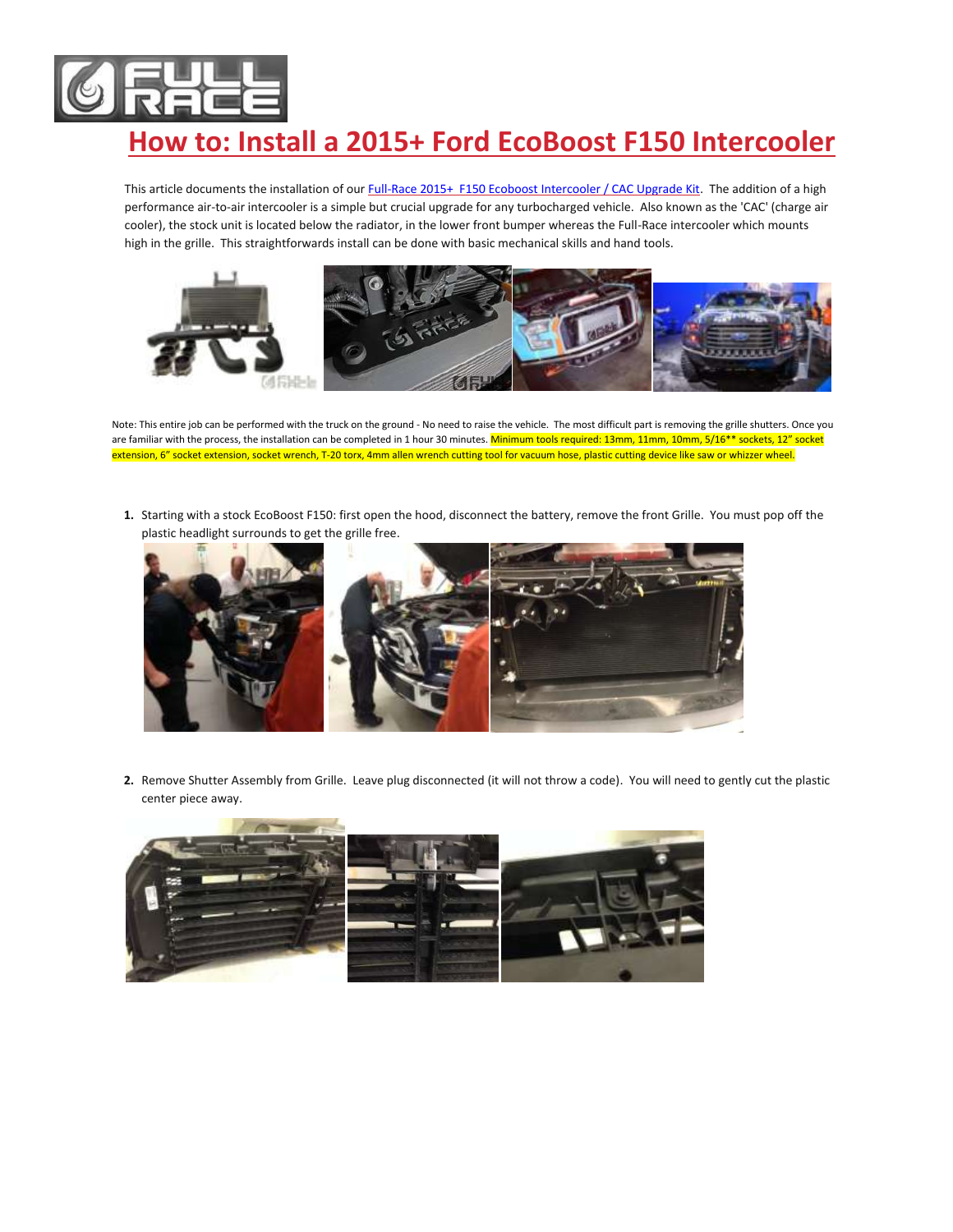**3.** Next we must access the the OEM cold side charge pipe. This requires you to unbolt the intake tube Y-pipe first to access and remove the TB cold side charge pipe.



**4.** With the intake out of the way, unplug the MAP sensor and disconnect the PCV hose (located just before the throttle-body). Loosen the Throttle-Body (cold-side) hose clamp to release the coupler, then use a small flathead screwdriver (or your fingers) to free the spring clip <#4 in the photo>. Remove charge pipe from engine bay. Unbolt E-BOV from CAC if it will be retained:



**5.** Using a long extension and 10mm socket, loosen and disconnect the hot-side charge pipes from the back of the stock CAC. Then Unbolt and Remove the stock CAC upper mounting bracket using the long extension and 10mm socket. Be sure to save the rubber CAC mounting grommets, they will be re-used:

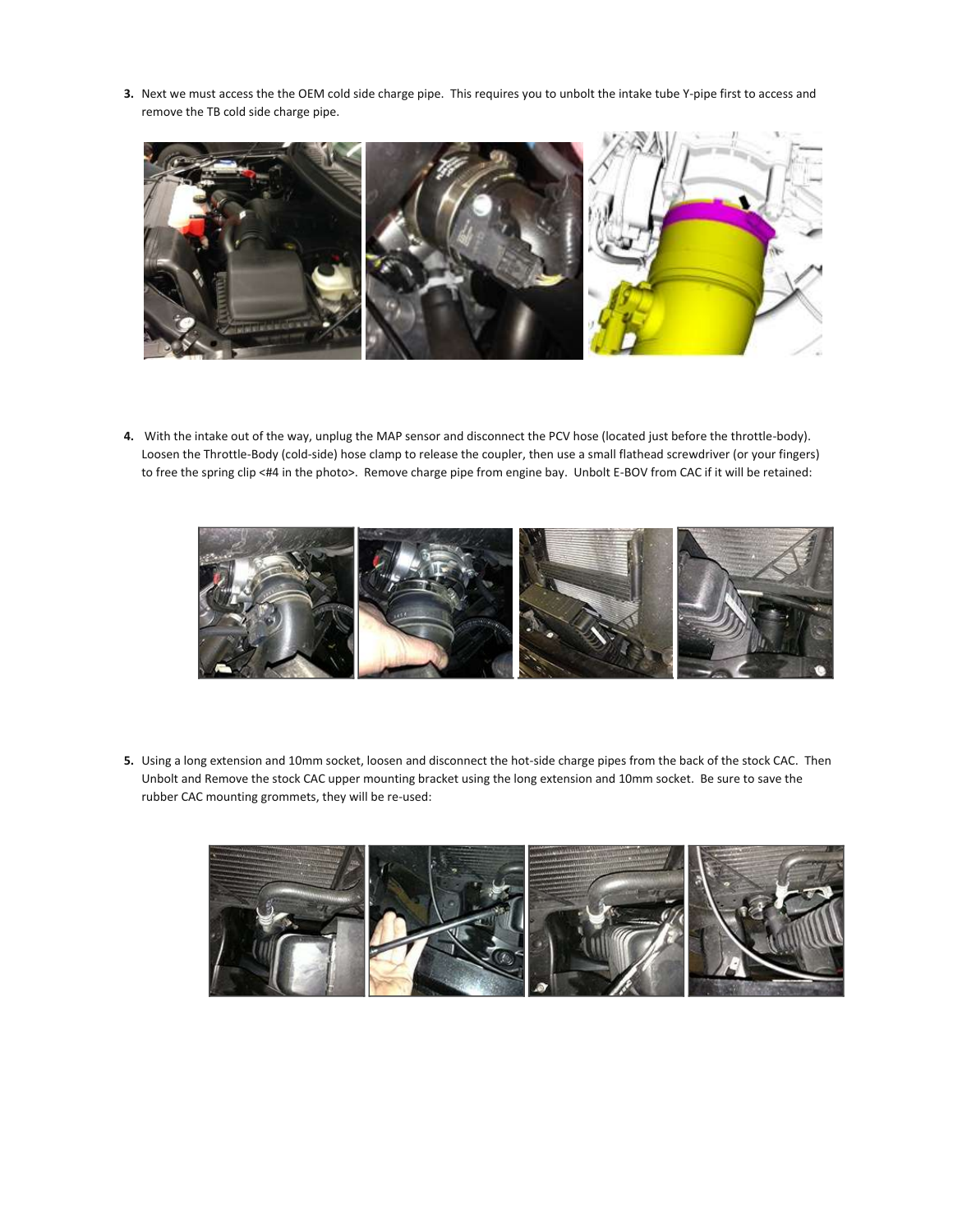**6.** Unbolt the lower mounting bracket - to allow the stock CAC to drop out the bottom. Removal of front spoiler/air dam may be required to aide in CAC removal. Also remove the factory hotside couplers. After this step the stock CAC and its components are out of the vehicle and we can begin installing



**7.** Begin installing the Intercooler Mounting Beam, use the 10mm socket and long extension to firmly tighten in place:

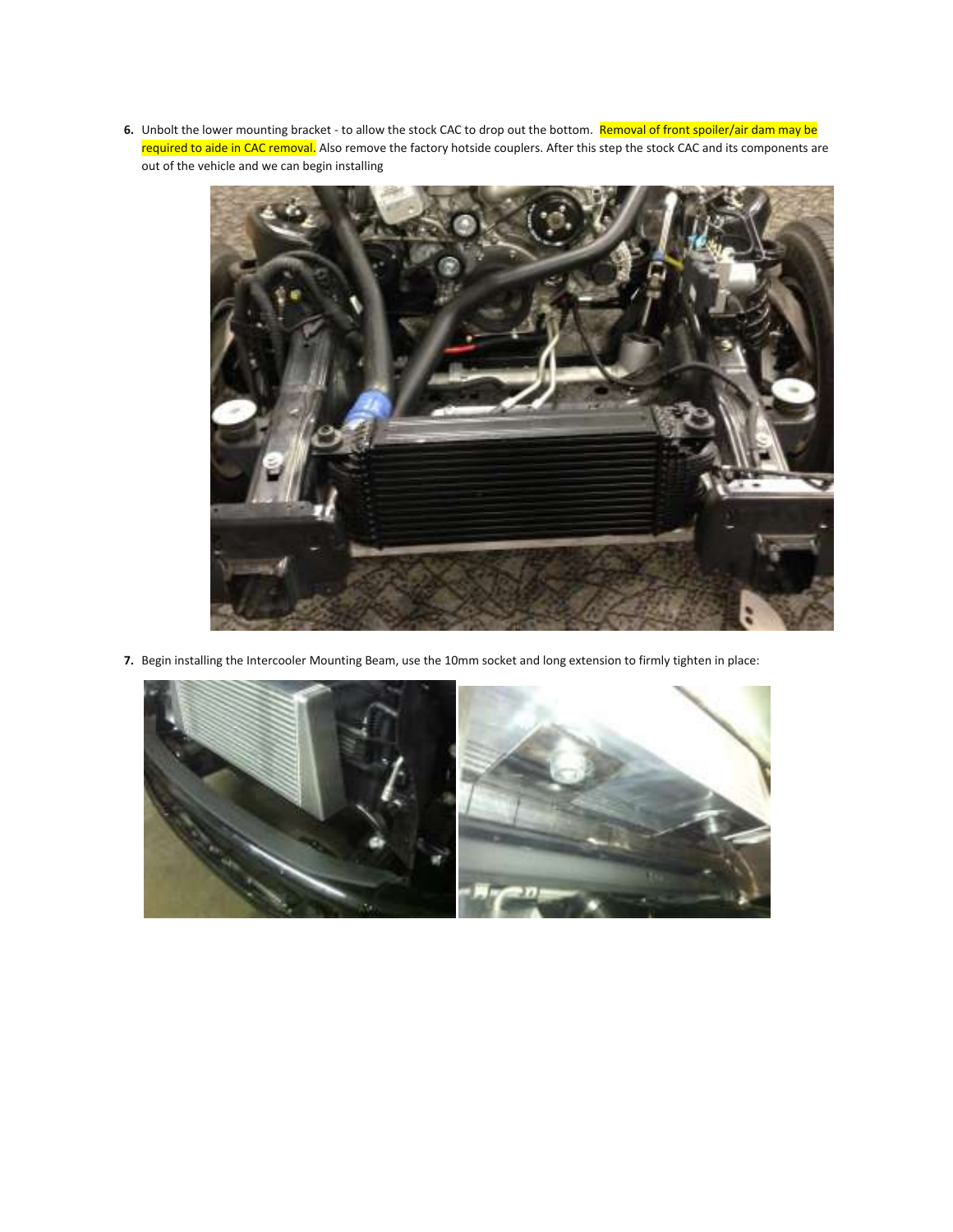**8.** Install the (2) Full-Race 2.5" straight couplers on the hot pipes and get the Y-pipe oriented (it helps to use soapy dish water in a squirt bottle when sliding these on). Keep the clamps loose - do not tighten yet.



**9.** Now that the mounting beam is tightened and the Y-pipe is loosely in place - we can install the intercooler. NOTE: the hood latch should remain in the stock location, sandwiched between the headlight/radiator support and the intercooler's upper mount:



**11.**Using a size T-20 'torx' bit, unscrew the MAP sensor retaining screws out of the stock plastic cold-side charge pipe. Carefully insert the sensor onto the Full-Race cold pipe's mounting bung using our provided 4mm allen screws (take care not to damage the o-ring!). Next, install the cold side 3" charge pipe in the vehicle and connect the PCV hose and MAP sensor harness plug

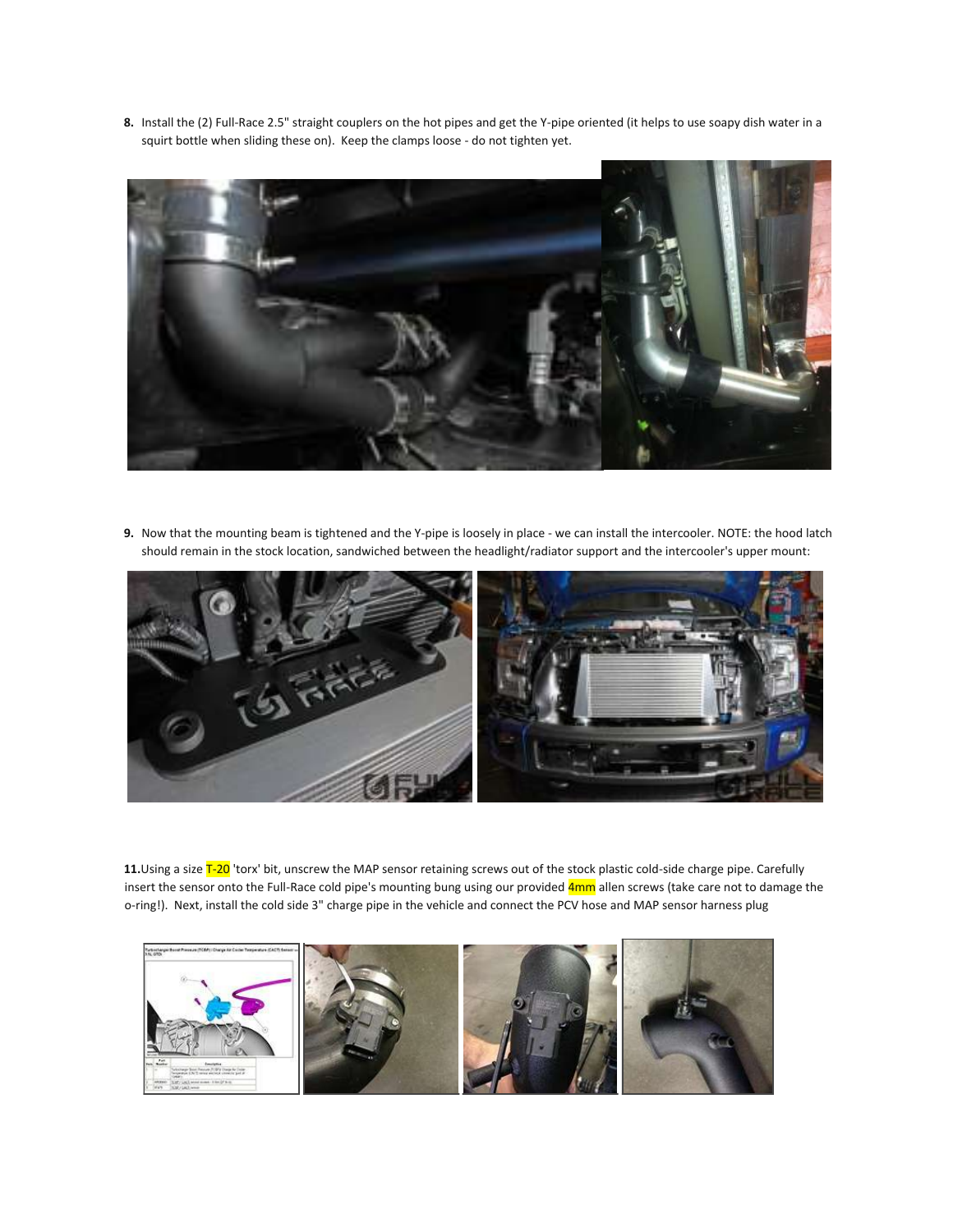## **12. BOV Configuration**

**a** OEM eBOV: Mount charge pipe in vehicle and install E-BOV as shown below.

**or** 

**b** Aftermarket External BOV: Install Tial or TurboSmart external BOV on Full-Race cold-side charge pipe. Be sure to sandwich brown ring gasket between mounting flange and BOV. This is done easiest with charge pipe out of vehicle. Also install 1/4" banjo bolt in center of BOV. An External Vacuum/Boost source from the intake manifold must be used, we recommend the Full-Race Catch can PCV delete OR Throttle Body spacer with boost ports for this.

**If OEM eBov is used, install it on the lower charge pipe now. Using the mounting bolt, this is how it should look:**



**If Full-Race Catch can AND external BOV are used, the PCV delete location is ideal for BOV vacuum signal.**